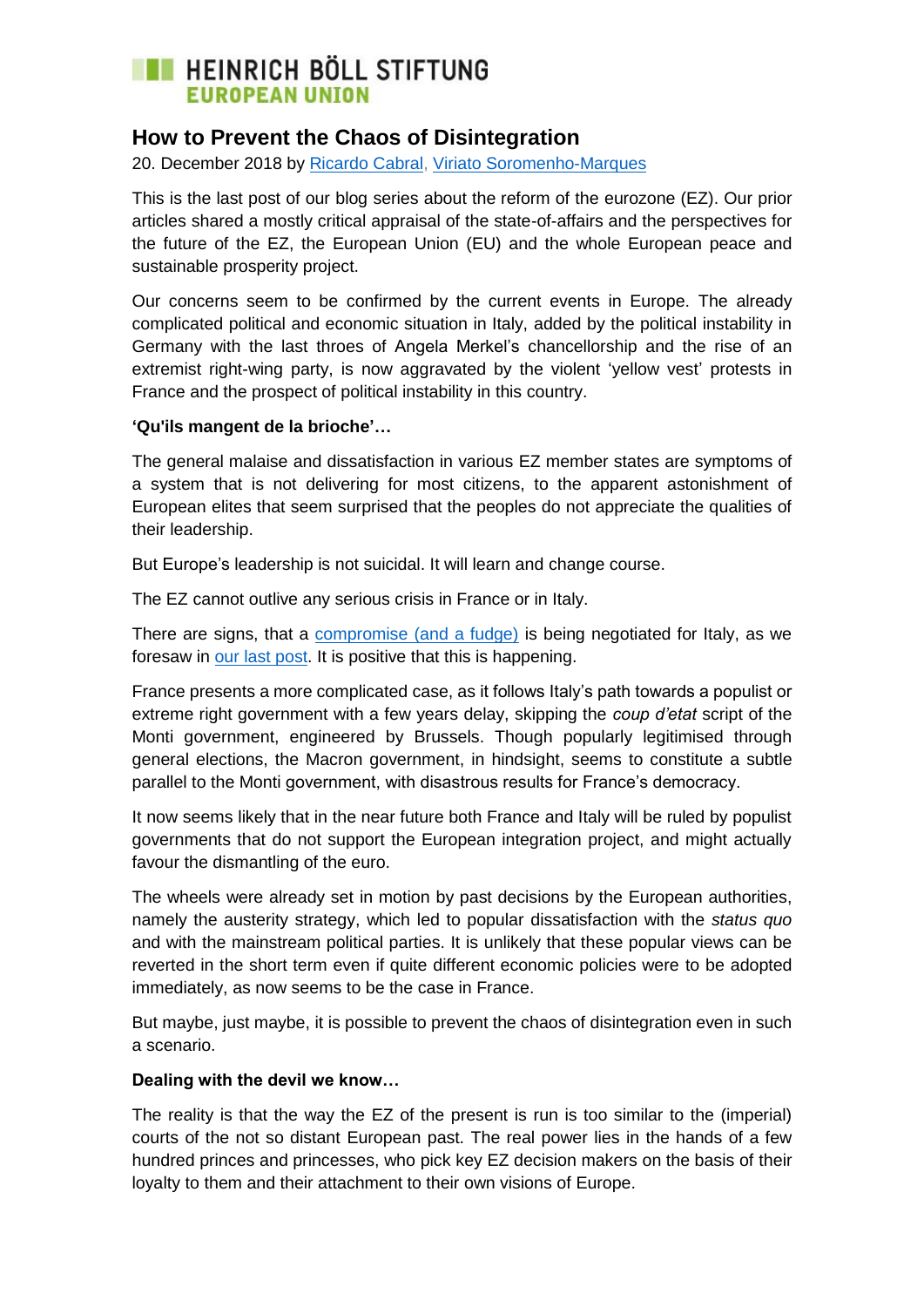### **EXECUTE HEINRICH BÖLL STIFTUNG EUROPEAN UNIO**

It is those power brokers that have to be convinced of the need to change course.

While freedom of opinion is respected, an important and positive civilisational conquest, it is politely ignored and efficiently concealed from public view.

Patrick Lang, a retired senior officer of the U.S. Military Intelligence and U.S. Army Special Forces, asking himself [whether the EU is collapsing,](https://turcopolier.typepad.com/sic_semper_tyrannis/2018/12/httpssouthfrontorgmacron-heralds-the-end-of-the-union.html) argues that the problem is that the EU is ruled by ('three handfuls') of Germans, and that in times of difficulties these elites pick sides and decide in favour of what they wrongly consider to be Germany's best interest to the detriment of other countries like Italy, Greece, and even France, we might add.

He is probably not mistaken.

#### **What can be done?**

We have to go back to the basics, to the [four freedoms of the EU](http://www.institutdelors.eu/wp-content/uploads/2018/01/171024jdigrundfreiheitenenwebeinzelseitena4.pdf) (the free movement of goods, services, capital and persons), and admit that these cannot be the driving forces nor the existential purpose of the EU nor of the EZ projects.

The EU's 'four freedoms' are too small-minded and too materialistic to even adopt the same designation of the original 'four freedoms', laid out in [President Roosevelt's 1941](https://en.wikipedia.org/wiki/Four_Freedoms)  [State of the Union address](https://en.wikipedia.org/wiki/Four_Freedoms) in what is presently known as the four freedoms speech.

Why do we want to build a future together? Why do we believe it is best to build a future together? For what conceivable reason should the Portuguese youth or that of any other Member State ever be sent to fight, to kill and to die in a war in a remote corner of Europe by detached and distant European leaders?

Is it not the case that in our diversity, we already share so much common history and common values?

Is it not the case that we want to be able to continue to express our opinion ('freedom of speech') and our social or religious preferences without fear of hardship, oppression, torture or death?

Is it not the case that we wish to have what President Roosevelt called [freedom from](https://en.wikipedia.org/wiki/Four_Freedoms)  [want,](https://en.wikipedia.org/wiki/Four_Freedoms) in that the existential angst of not being able to provide for ourselves or for our descendants simply disappears?

Is it not the case that we want to live and to prosper in peace and without fear?

#### **Drop the clichés!**

We need to reappraise that what we have been brainwashed into believing is an absolute truth. Particularly, the often repeated idea that the EU (and the EZ) is not a transfer union, an idea so pernicious that it is even adopted i[n Thomas Piketty](https://www.theguardian.com/commentisfree/2018/dec/09/manifesto-divided-europe-inequality-europeans) et al. recent and important [manifesto](https://www.theguardian.com/commentisfree/2018/dec/09/manifesto-divided-europe-inequality-europeans) to save Europe from itself.

Well, if it is not a transfer union, it cannot possibly function. Better a transfer union than a bullet transfer like the one that made Europe collapse between 1914 and 1945…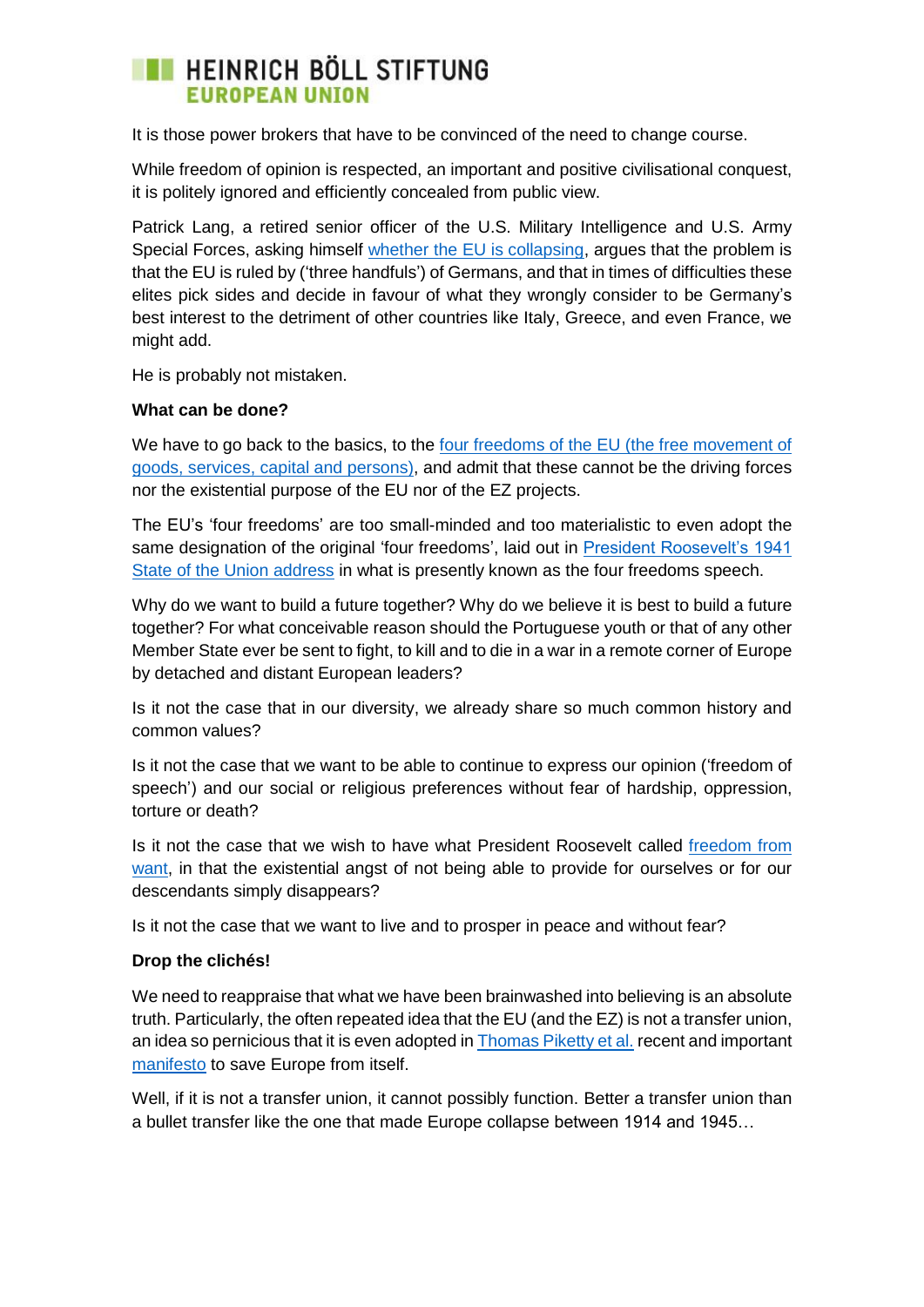# **EXECUTE HEINRICH BÖLL STIFTUNG EUROPEAN UNION**

The cliché about the EU not being a transfer union is nothing but a flawed political goal defended by politicians from wealthier EZ member states. It is not a sustainable principle. All modern economies require significant fiscal transfers to function.

Key decision makers of the European Commission, in an [unintelligible euro-speak,](https://voxeu.org/article/case-central-fiscal-capacity-emu) have sought to demonstrate to non-convinced Germans and northern Europeans that fiscal transfers (what they designate, common fiscal capacity) are necessary. But the scheme the European Commission proposes – a [European Investment Stabilisation Function](https://voxeu.org/article/case-central-fiscal-capacity-emu) – compromises on so much that it is ineffective and pointless.

It aims to ensure that the EZ does not become a fiscal transfer union and to prevent moral hazard. Thus, the stated objectives of the proposal, already defeat its purpose. Does the European Commission really not understand what is the vital challenge the EZ is faced with?

#### **The near bipolar character of the current EZ architecture**

The aim of EZ authorities is to have growing economic integration between member states, namely through growing private-sector economies of scale achieved through the EU's 'four freedoms'. So, European authorities tell private sector agents and families to think and to act on a European-wide dimension.

However, government functions, namely government services and government redistributive fiscal transfers, are structured along national lines. Taxes and social security contributions are foremost collected at national level. These government revenues are foremost spent or transferred also at a national level.

The public taxation, public spending and public transfers should be interpreted as financial commands by the Member State governments. National authorities are in effect ordering economic agents to organise and act along national lines.

The stated aims of the EU/EZ projects are thus fundamentally incompatible with the means and actions involved. As pointed out above, this is a disturbance of an ideological nature, with negative impact on economic activity and which results in growing economic inequality and increasing social unrest between and within Member States.

With such a foolish macroeconomic policy it is surprising the EZ economy manages to grow at all!

#### **A 'modest proposal' to move forward**

The outline of our proposal is as follows. A federal budget is required which allows the possibility for new federal debt capacity. The federal budget revenues could be initially based on alternative minimum corporate and personal income tax revenues, as well as a new contribution to be made by Member States, which should be calculated on the basis of each Member State's current account surplus, meaning that only Member States' governments with current account surpluses would directly contribute to the federal budget.

Spending should target redistributive functions as well as public investment functions and aim to establish macroeconomic stabilisers to contribute to the economic sustainability of the EZ (and/or the EU).